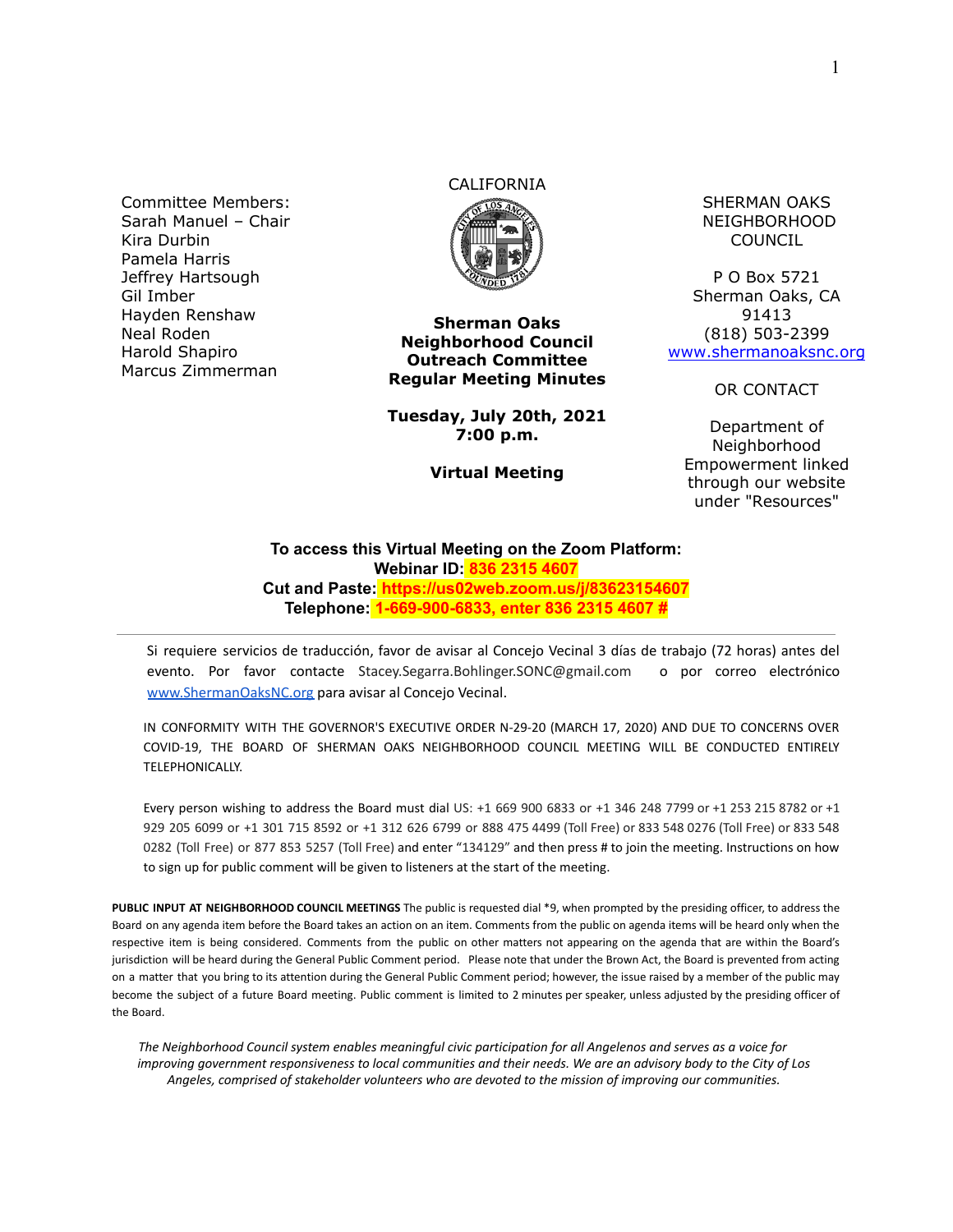# **AGENDA**

- **1. Call to Order and Welcome** Chair, Sarah Manuel, *meeting was commenced by Chair, Sarah Manuel at 7:02pm*
- **2. Roll Call and Introductions** Chair, Sarah Manuel, Committee Member, Gil Imber *Roll call was conducted by Chair, Sarah Manuel. Present: Pamela Harris, Gil Imber, Hayden Renshaw, Neal Roden, Harold Shapiro, Sarah Manuel. Absent: Kira Durbin, Marcus Zimmerman, Jeffrey Hartsough. We had a quorum of 6.*
- **3. Administrative Motions: ACTION ITEM. ROLL CALL VOTE REQUIRED.** A. Approval of Prior Meeting Minutes
	- i. June 15th, 2021 Regular Meeting Minutes -- **ACTION ITEM. ROLL CALL VOTE REQUIRED.**

*A motion was presented and approved by Neal Roden and Seconded by Pamela Harris in approval for the regular Outreach Meetings Minutes on June 15th, 2021. Roll Call Vote was conducted by Chair, Sarah Manuel. Approvals: Gil Imber, Pamela Harris, Hayden Renshaw, Harold Shapiro, Sarah Manuel. Disapprovals: 0. Absences: Jeffrey Hartsough, Marcus Zimmerman. Abstentions: 0. The motion passes with 6 approvals.*

## **4. Chair's Report: 3 minutes,** Sarah Manuel

*A report was given by Chair, Sarah Manuel.*

## **5. Project Updates & Discussion (20 minutes)** *Please see supporting documentation.*

- *1 minute Public Comment for each sub-agendized item.*
- A. Neighbor Assistance Program *assign new project lead*
- B. Working Group Kira Durbin, Pamela Harris
- C. Website Harold Shapiro, Gil Imber

D. Newsletter - The Ziff Flyer & Social Media Platform Metrics - Sarah Manuel *A discussion was held and no public comments were shared with each sub-agendized item.*

**6. Public Official Comment: 2 minutes each** *Comments by public officials No Public Officials commented.*

**7. Public Comment**: **2 minutes each** *Comments by the public on non-agenda items within the SONC Outreach Committee's jurisdiction. No members of the public gave public comment.*

**8. Virtual Movie Series Discussion and Schedule (10 minutes)** *A discussion was held regarding this topic.*

**9. Discussion of presenting an amendment to SONC's Bylaws RE: submitting supporting documentation within the agenda.**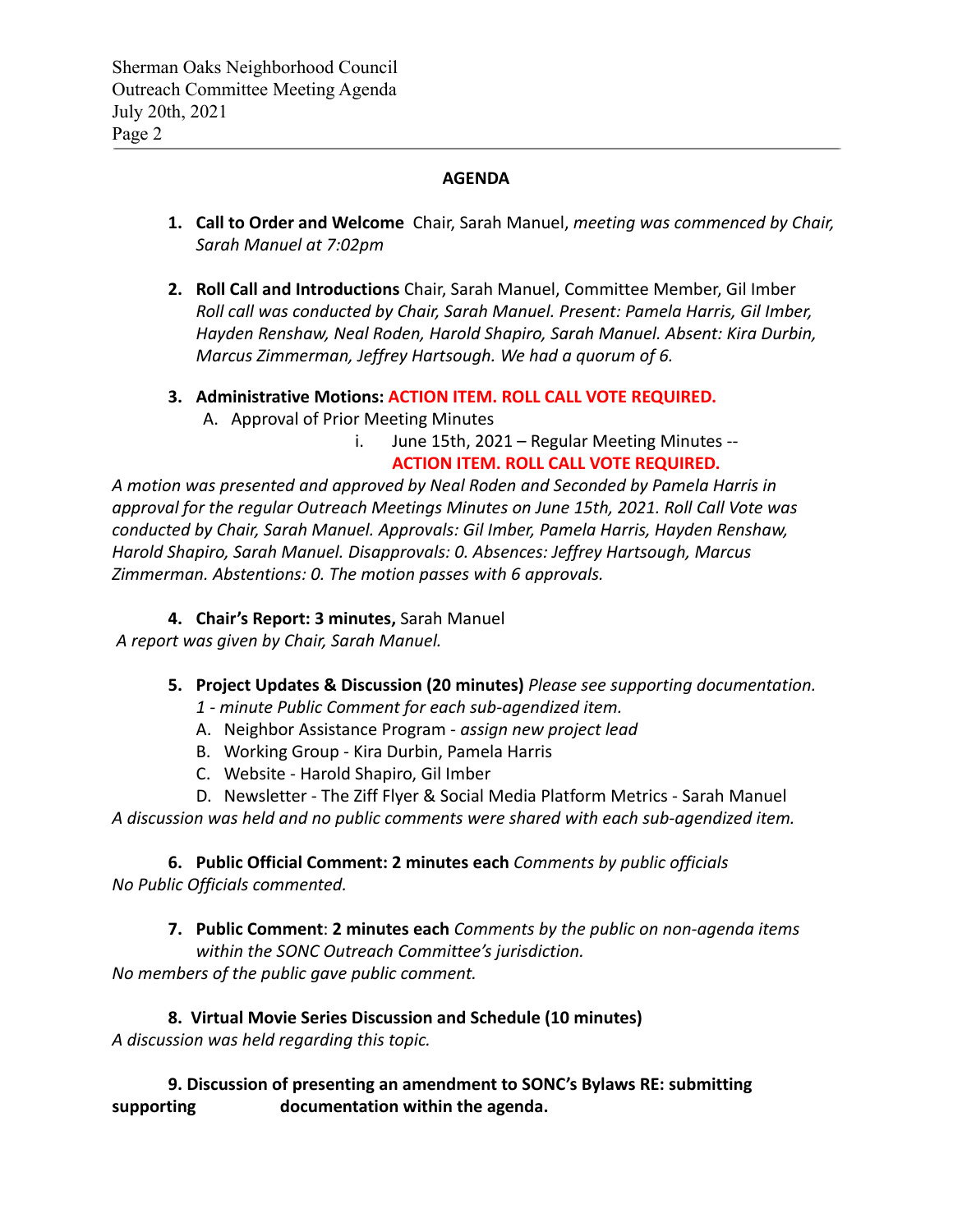Sherman Oaks Neighborhood Council Outreach Committee Meeting Agenda July 20th, 2021 Page 3

*This item was deferred to the next meeting and will be prioritized to the top.*

## **10. Branding Kit Discussion and Development of Mailing Lists - Assign a project lead, Sarah Manuel**

*A discussion was held regarding this topic.*

## **11. Street Clean Up Discussion**

*This item was deferred to the next meeting and will be prioritized to the top.*

**12. New Business** – Introduction topics for consideration of the Outreach Committee at future meetings: (**5 minutes)** *Public Comment for each sub-agendized item.*

- A. Other items for consideration for next Agenda(s)
- B. Back to School Drive in the Fall
- C. Holiday Drive in December
- D. Painting in the Park
- E. Activities and Events

*A discussion was held regarding these topics.*

**13. Announcements** on items within the SONC Outreach Committee's jurisdiction **The Valley of Change - 2nd Saturday of the Month, Next one was July 10th- Helping Friends in Need Next Outreach Meeting, September 21st, 2021, 7pm Outreach will be going dark in August -- no meeting in August NHIFP is seeking volunteers, Email Barbara @ bjavitz@gmail.com LA Works is always looking for Volunteers**

*Announcements were made.*

## **14. Adjourn,** *meeting was adjourned by Chair, Sarah Manuel at 8:44pm*

#### *The minutes have been submitted by Chair, Sarah Manuel, 8/9/2021 @ 12:43pm*

**THE AMERICAN WITH DISABILITIES ACT** As a covered entity under Title II of the Americans with Disabilities Act, the City of Los Angeles does not discriminate on the basis of disability and upon request will provide reasonable accommodation to ensure equal access to its programs, services, and activities. Sign language interpreters, assisted listening devices, or other auxiliary aids and/or services may be provided upon request. To ensure availability of services, please make your request at least 3 business days (72 hours) prior to the meeting by contacting the Department of Neighborhood Empowerment by calling (213) 978-1551 or email: [NCsupport@lacity.org](mailto:NCsupport@lacity.org)

**PUBLIC ACCESS OF RECORDS** – In compliance with Government Code section 54957.5, non-exempt writings that are distributed to a majority or all of the board in advance of a meeting may be viewed at our website: [www.ShermanOaksNC.org](http://www.shermanoaksnc.org) or at the scheduled meeting. In addition, if